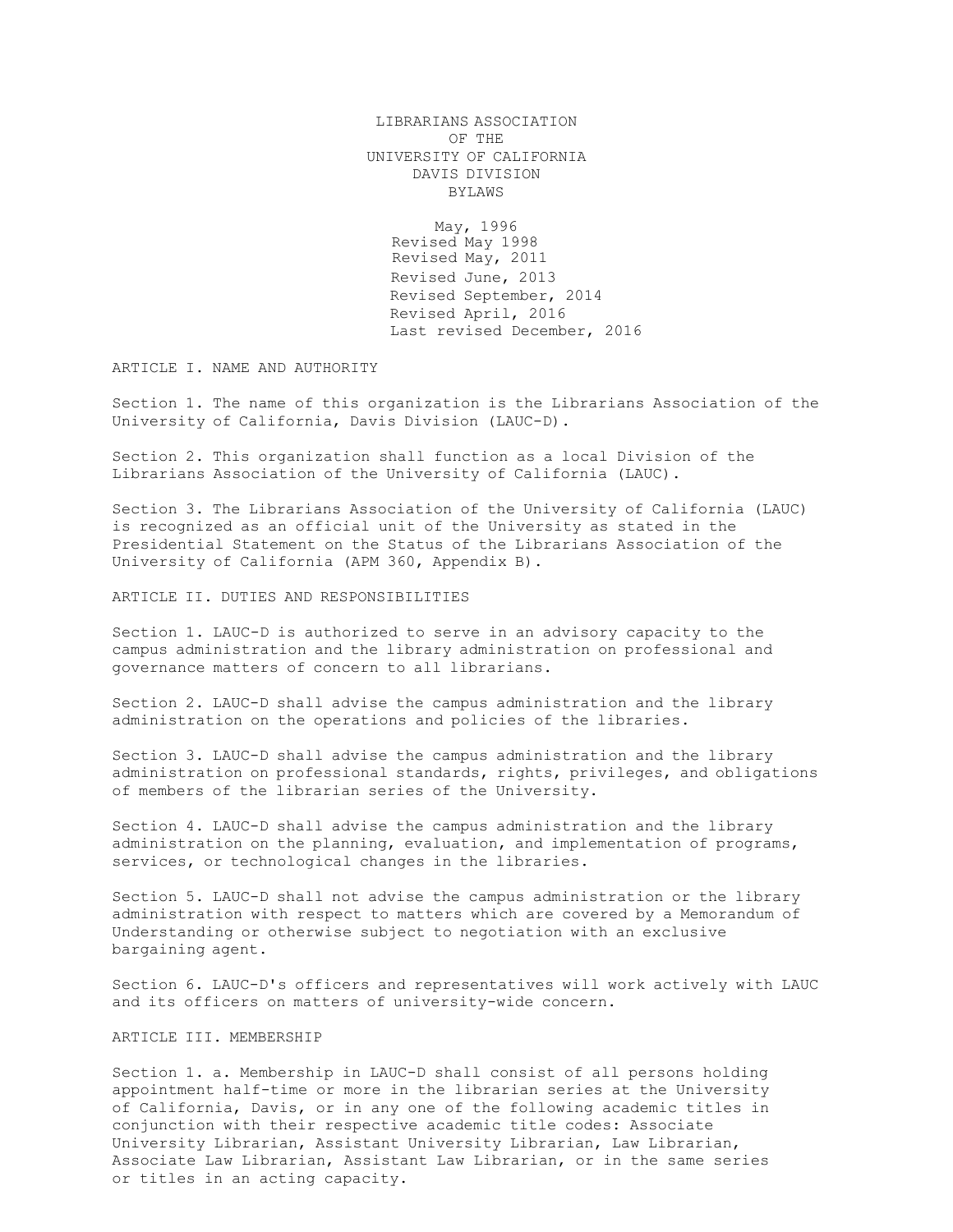b. Each University Librarian or the same in an acting capacity.

Section 2. All members shall be eligible to vote, to hold office, to serve on committees and to serve as representatives to the Assembly.

Section 3. Persons employed as librarians at the University of California, Davis on less than half-time appointments and retired LAUC members shall have affiliate membership. Affiliate members may participate in divisional meetings and general meetings of the assembly, but may not make motions, nominate candidates, become officers, serve on committees, be eligible for research and professional development funds, or vote. Divisions have the option to extend membership of the affiliate category on their respective campuses via their Bylaws.

ARTICLE IV. OFFICERS

Section 1. The following officers shall be elected by the membership to perform the duties prescribed by these Bylaws and the normal duties of the office:

a. The Chair, who shall preside over business meetings and represent the Division at meetings of the Assembly of the Librarians Association of the University of California and at other meetings of the Association to which a general representative of the Division is called. The Chair shall also report the deliberations of the LAUC Executive Board and the Assembly to the Division.

b. The Vice-Chair (Chair-Elect), who shall assist the Chair, and, in the Chair's absence, preside over business meetings. The Vice-Chair shall represent the Division at meetings of the Assembly of the Librarians Association of the University of California. The Vice-Chair (Chair-Elect) shall automatically succeed to the office of Chair at the expiration of the incumbent's term of office.

c. The Secretary, who shall record actions of the Executive Board and general membership meetings and distribute general membership meeting minutes to members, to the Secretary of the Association and to other local divisions no later than fifteen (15) working days after a business meeting. The Secretary shall represent the Division at meetings of the Assembly of the Librarians Association of the University of California. The Secretary shall also inform the Secretary of the Association of the results of the Divisional elections and changes in officers or delegates during the year.

Section 2. Terms of Office

a. Terms of office shall be for one (1) year, from September 1 to August 31, except as provided hereafter, or until new officers are elected.

b. An officer or elected official shall not serve consecutive terms in the same office, except that an official appointed to fill an unexpired vacancy may be elected to that same office the next year.

Section 3. Elected offices vacated before the end of the term shall be filled by appointment by the Chair with the approval of the Executive Board except as follows:

a. A vacated office of LAUC-D Chair shall automatically be filled by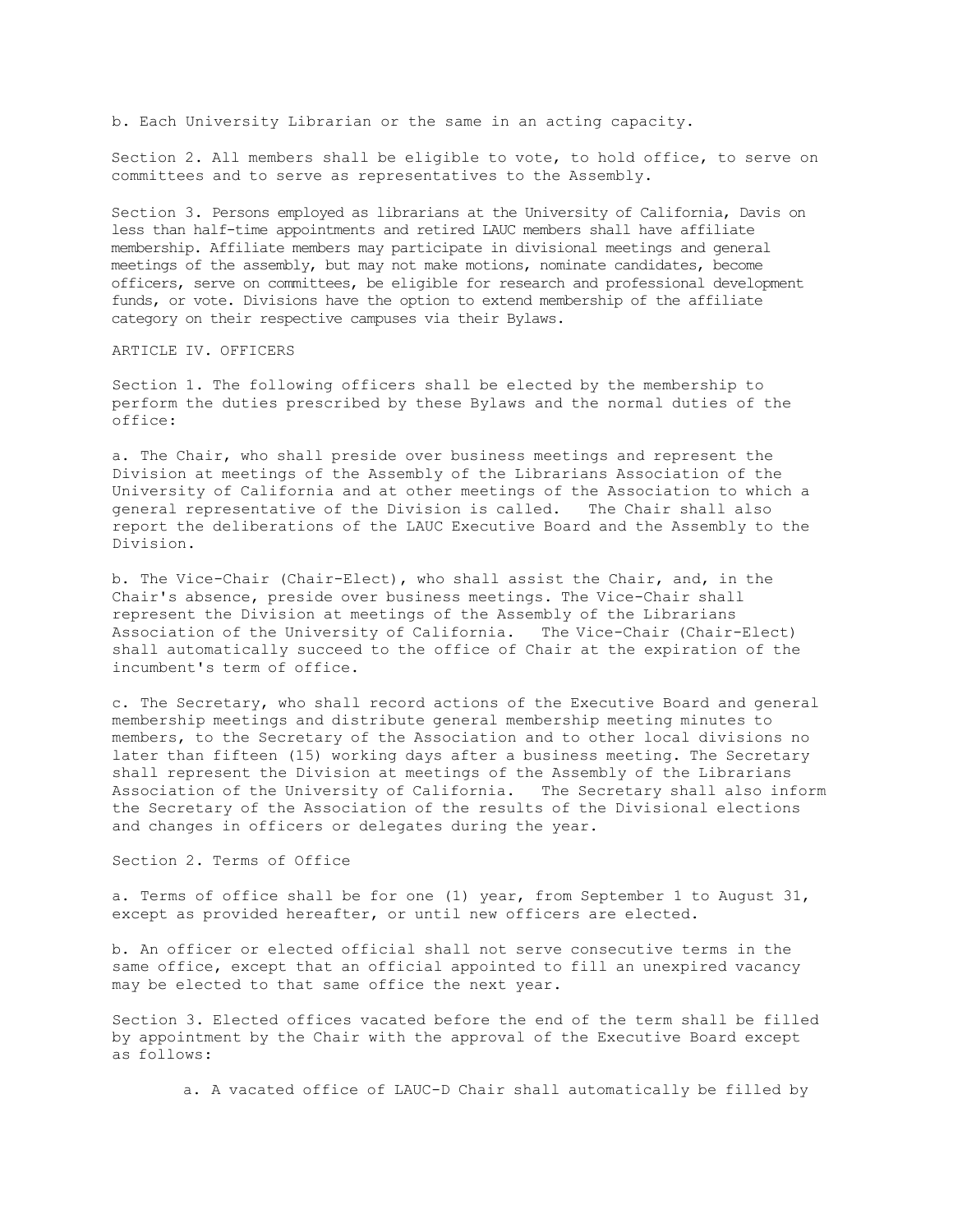the Vice-Chair (Chair-Elect), who shall also serve as Chair the following year. An appointed Vice-Chair shall not automatically succeed to the office of Chair.

b. A vacated office among the Chairs of the standing committees shall automatically be filled by the committee's Vice-Chair (Chair-Elect). An appointed Vice-Chair shall not automatically succeed as committee Chair for the succeeding term.

Section 4. Representatives to the Assembly of the Librarians Association of the University of California

- a. The Representatives to the Assembly shall consist of the Division Chair, Vice-Chair (Chair-Elect), and Secretary.
- b. Representatives shall attend Assembly meetings and shall report and reflect the consensus opinion of the Division in discussion and voting. They shall jointly prepare a written report of the Assembly proceedings within two (2) weeks of the meeting. This report shall be submitted to the Executive Board and circulated to the membership.
- c. If elected Assembly Representatives cannot attend an Assembly meeting, the following officers shall act as alternates in the order named:
	- (1) Chairs of the standing committees as follows:
		- i. Professional Issues Committee.
		- ii. Research and Professional Activities Committee.
		- iii. Program Committee.
		- iv. Committee on Appointments, Promotion, and Advancement.

# ARTICLE V. EXECUTIVE BOARD

Section 1. The Executive Board shall consist of the elected officers of the Organization, the Chairs of the standing committees, the Chair of the Nominations and Elections Committee and Past Chair.

Section 2. In order for business to be conducted at an Executive Board meeting, a majority of the members must be present.

Section 3. An affirmative vote of a majority of the members of the Executive Board present is required for approval of matters before the Board.

Section 4. The Executive Board may act for the Division as a whole when a special meeting cannot be called.

Section 5. The Executive Board shall set the agenda for the business meetings and shall distribute it to the membership no later than five (5) working days prior to each business meeting.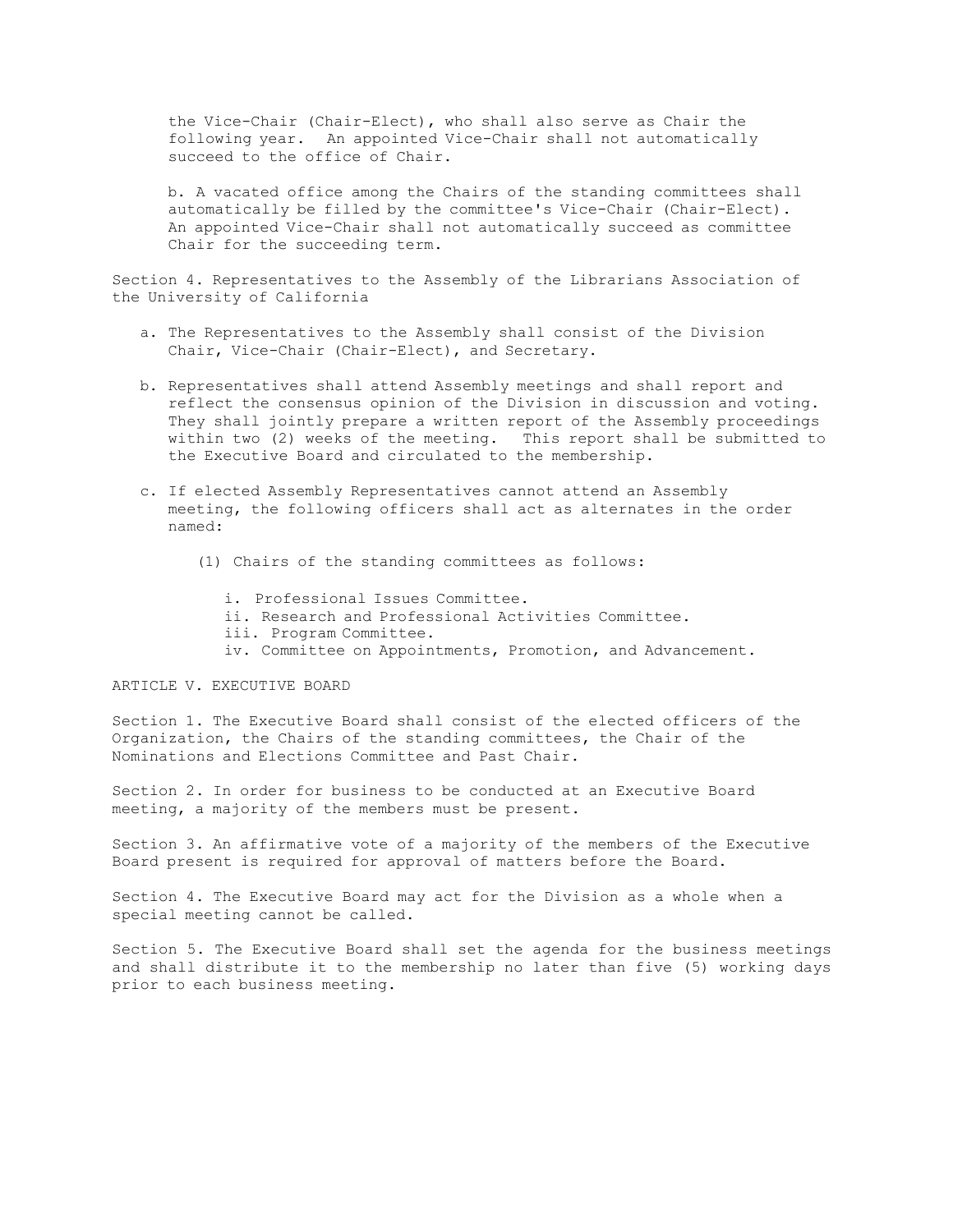## ARTICLE VI. MEETINGS

Section 1. Regular business meetings shall be held no less frequently than once a quarter at the call of the Executive Board.

Section 2. The Executive Board shall send written notification, in advance, of regular business meetings to the membership. The proposed agenda shall be included, as provided in Article V, Section 5.

Section 3. Special business meetings may be called by the Chair as needed. Upon receipt of a petition signed by a majority of the membership, the Chair is required to call a special business meeting within ten (10) working days.

Section 4. Programs may be held in conjunction with, or separately from, business meetings.

Section 5. In order for business to be conducted at a meeting, a quorum of one-third (1/3) of the members excluding affiliates must be present.

#### ARTICLE VII. COMMITTEES

Section 1. All committees shall report to the membership, via the Executive Board.

Section 2. Copies of divisional committee reports dealing with matters of more than local interest shall be sent by the LAUC-D Chair to the Chair of a related statewide committee and to the LAUC President.

Section 3. Standing committees shall prepare an annual report, to be presented to the Executive Board by 1 August.

Section 4. Vacancies in the membership of committees shall be filled by the Executive Board in consultation with the Chair of the committee.

Section 5. If a majority of any committee so wishes, additional non-voting person(s) may serve as consultants to the committee on specific subjects.

Section 6. Statewide Committees

a. The Executive Board shall nominate one (1) member of the Division to serve on each standing committee of Statewide LAUC. The LAUC-D Chair shall submit nominations to the LAUC President by 1 September for a term commencing 1 October. Nominations for members of ad hoc committees shall also be made by the Executive Board and submitted by the LAUC-D Chair to the LAUC President.

b. Where appropriate, the LAUC-D representative to a statewide committee may be a member of the related divisional committee or be appointed as an ex officio member of the divisional committee.

c. The LAUC-D representative to the statewide Committee on Cultural Diversity shall participate in local Library cultural diversity activity.

Section 7. Standing committees shall be:

a. Committee on Appointments, Promotion, and Advancement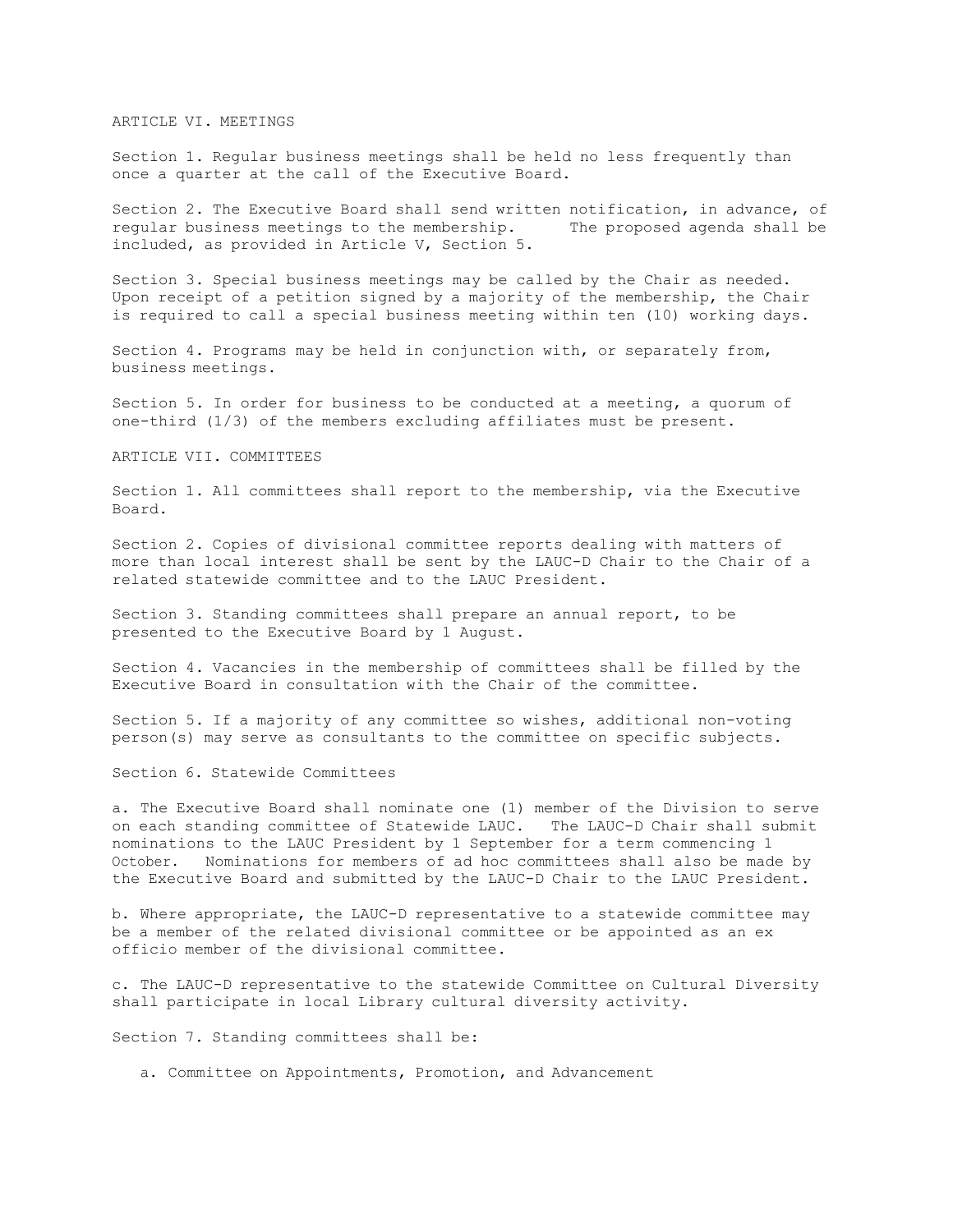(1) The Committee on Appointments, Promotion, and Advancement shall consist of five (5) members with the rank of Librarian or Associate Librarian with career status: a Chair; a Vice-Chair (Chair-Elect) to be elected by the membership and to succeed to the office of Chair in the second year of a two-year term; three (3) members to be appointed by the Executive Board to staggered two-year terms.

(2) The Committee on Appointments, Promotion, and Advancement shall be the review body on academic personnel actions and shall serve as a liaison body between the University Library administration and librarians at UCD on matters which pertain to promotions and salary actions of academic library personnel.

(3) Instructions to reviewing bodies in matters of appointment, promotion and merit salary review are contained in the appropriate Library Policy Statement and the detailed procedures of the Committee on Appointments, Promotion, and Advancement.

#### b. Professional Issues Committee

- (1) The Committee shall consist of a minimum of four (4) members: a Chair; a Vice-Chair (Chair-Elect) to be elected by the membership and to succeed to the office of Chair in the second year of a two-year term; the Vice-Chair of LAUC-D serves ex officio; one (1) member to be appointed by the Executive Board in consultation with the Chair. Terms of office shall be for staggered two-year terms.
- (2) The Committee shall assume the responsibility for discussing professional issues of concern to librarians at the University of California, Davis. The Committee will make recommendations regarding professional issues to the Executive Board of LAUC-D.
- (3) The Committee shall accept, with the approval of the membership of LAUC-D, advisory assignments from the Vice-Chancellor, the University Librarian, and the Directors of non-General Library Units.
- c. Program Committee
	- (1) The Program Committee shall consist of a minimum of three (3) members: a Chair; a Vice-Chair (Chair-Elect) to be elected by the membership and to succeed to the office of Chair in the second year of a two-year term; and one (1) other member to be appointed to a one-year term by the Chair in consultation with the Executive Board.
	- (2) The Program Committee shall be responsible for preparing any programs exclusive of administrative business meetings of LAUC-D.
- d. Research and Professional Activities Committee
	- (1) The Research and Professional Activities Committee shall consist of a minimum of three (3) members: a Chair (a two-year term); a Vice-Chair (Chair-Elect) to be elected by the membership and to succeed to the office of Chair in the third year of a four-year term; and one (1) other member to be appointed to a one year term by the Chair in consultation with the Executive Board.
		- (2) The Research and Professional Activities Committee serves to encourage research by librarians and to administer the research program established by the Chancellor. The membership is available for consultation with librarians interested in applying for funding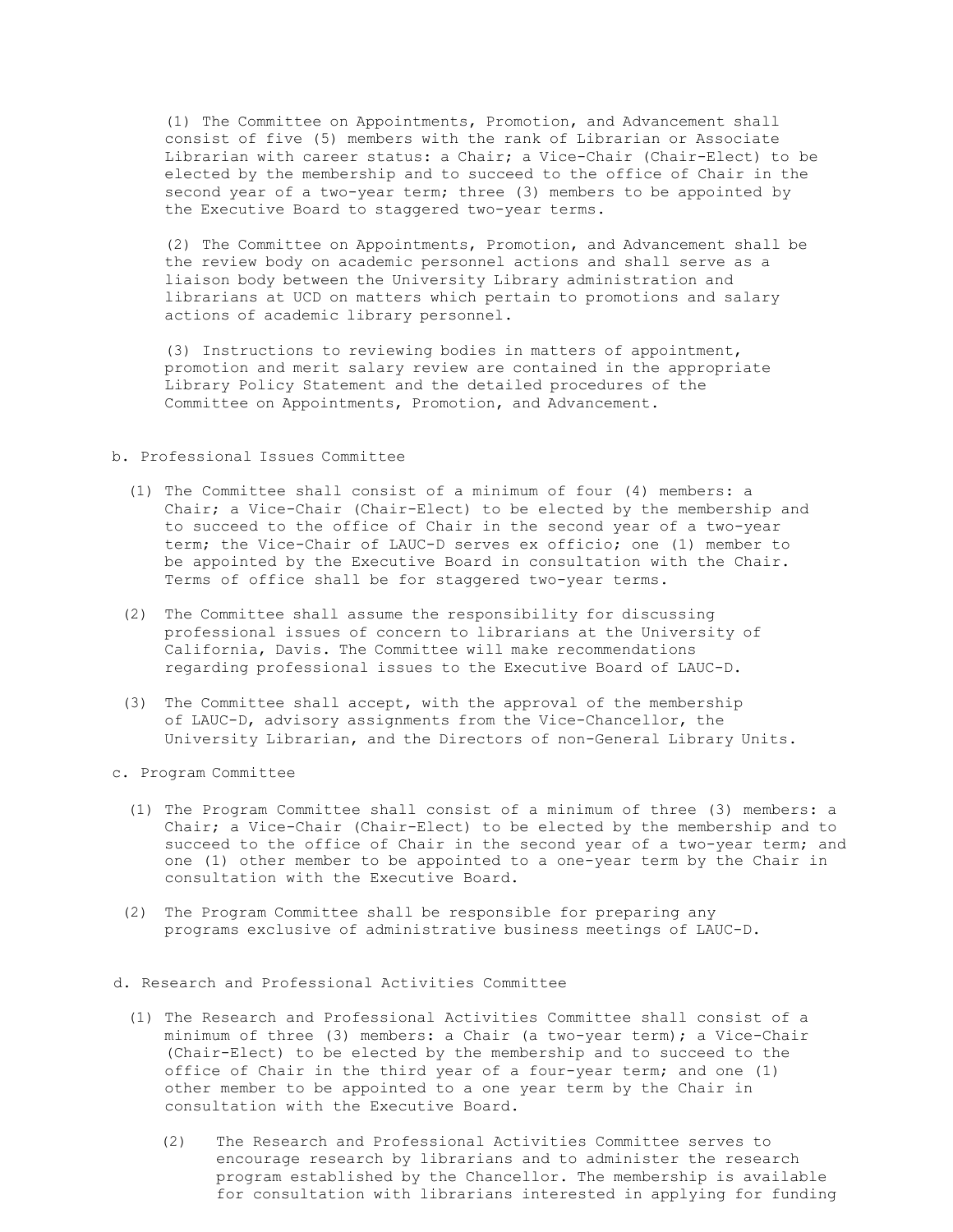and preparing research proposals.

- (3) LAUC-D research funds are awarded by the Research and Professional Activities Committee on a competitive basis. The funds are awarded annually and continuing funding requests must be submitted to compete with new proposals in the next fiscal year.
- (4) Committee procedures and criteria are contained in the appropriate Library Policy Statement and the detailed procedures of the Research and Professional Activities Committee.
- (5) The Research and Professional Activities Committee reviews leave requests associated with librarian research and disseminates information concerning librarians' professional development activities including the allocation of professional development funds in its annual report.
- (6) Instructions for the allocation of discretionary funds, including but not limited to, travel and/or registration fund are contained in the appropriate Library Policy Statement and the detailed procedures of the Research and Professional Activities Committee.

Section 8. Ad Hoc Committees

a. Ad hoc committees and their composition shall be established as determined by the LAUC-D Chair, in consultation with the Executive Board, or by the membership at a business meeting.

b. Each ad hoc committee and its chair shall be appointed by the LAUC-D Chair.

c. The charge to each ad hoc committee shall be drafted by the LAUC-D Chair, in consultation with the Executive Board, and contain a final reporting date.

ARTICLE VIII. ELECTIONS

Section 1. The following offices shall be filled by election:

- a. Chair, at such time as the office of Vice-Chair is held by appointment.
- b. Vice-Chair (Chair-Elect).
- c. Secretary.
- d. Vice-Chairs of the Standing Committees.
- e. Two (2) members-at-large of the Nominations and Elections Committee.

Section 2. Election shall be by secret ballot.

Section 3. Nominations and Elections Committee.

a. The Nominations and Elections Committee shall consist of a minimum of three (3) members: a Chair defined as the LAUC-D past chair and two (2) members elected at-large.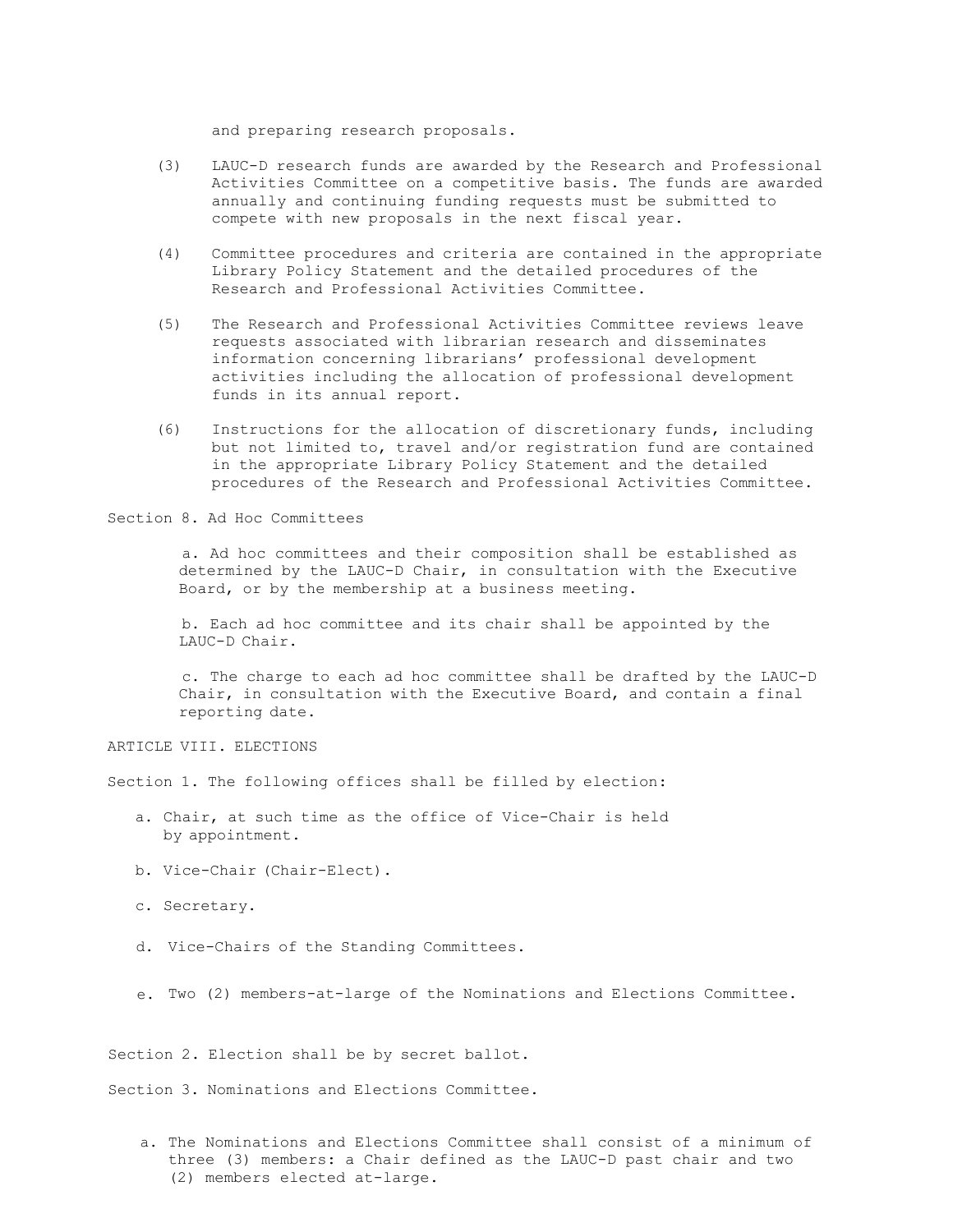- b. The member-at-large who receives the largest number of votes shall be Chair of the committee.
- c. The Committee shall:
	- (1) Prepare a slate of candidates for the elective offices of the Division and conduct the local election.

(2) Conduct the annual statewide election for the Division in accordance with LAUC Bylaws, Article IX, Sections 1-7.

Section 4. Nominations for the officers and elected officials of the Davis Division for the following year shall be presented by the Nominations and Elections Committee at a business meeting to be called by the Executive Board. Nominations may also be made from the floor at the same meeting.

Section 5. In all cases, consent of nominees shall have been obtained.

Section 6. No later than seven (7) working days after the date of the business meeting, ballots shall be distributed.

a. The ballot shall contain a statement of the election date, which is the date by which the ballot must be returned to the Chair of the Nominations and Elections Committee. The election shall be the same date as the statewide election.

Section 7. Officers and elected officials will be elected by a majority of the votes cast.

a. When two (2) or more persons are to be elected to the same office, candidates with the highest number of votes shall be elected.

Section 8. Results of the elections shall be announced no later than seven (2) working days after the election date or at the next general membership